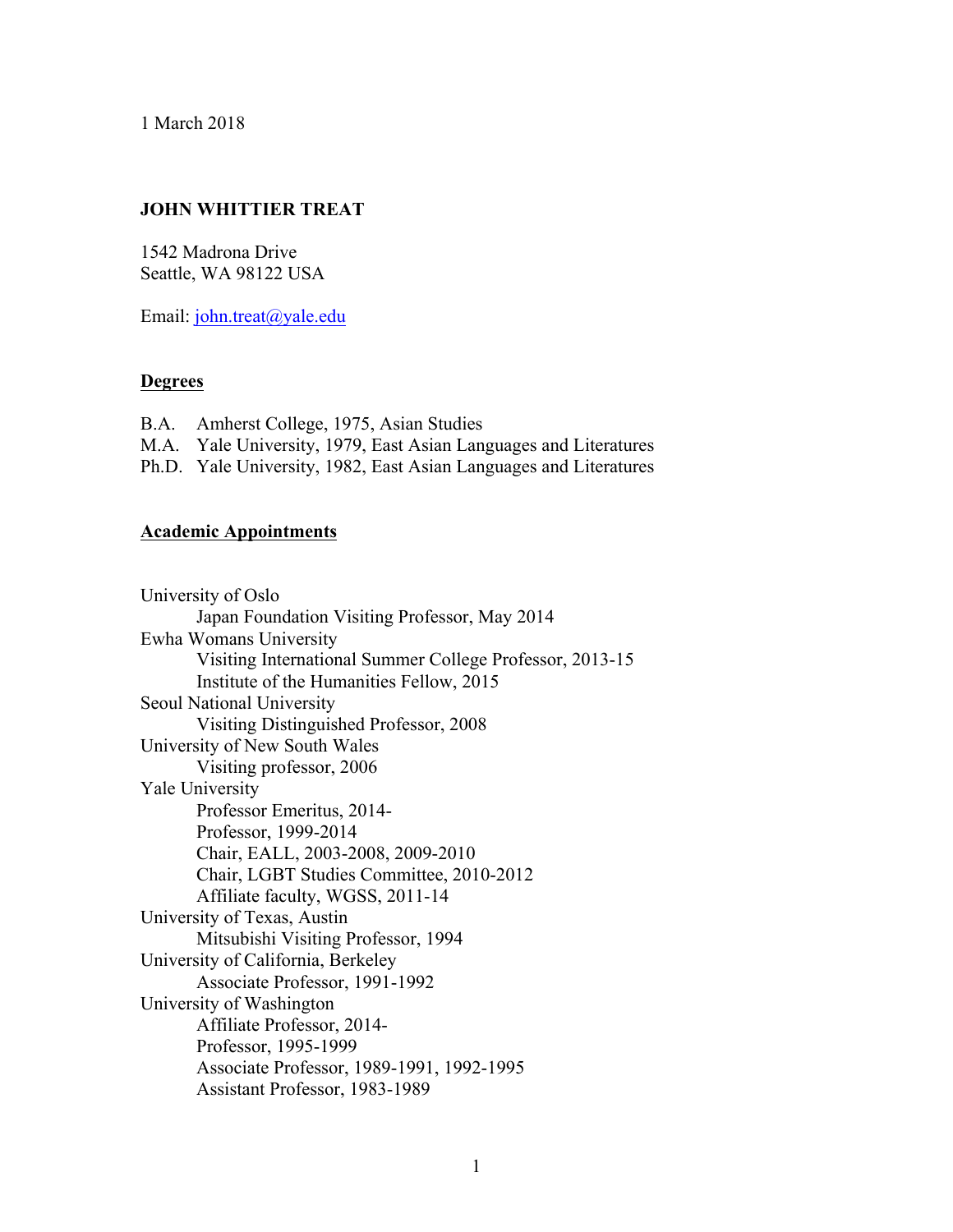#### **Major Post-Doctoral Grants, Fellowships and Awards**

Till Center Smoke Farm Writers Residency, 2017. Finalist for Lambda Literary Foundation Award for best gay fiction of 2015 (*The Rise and Fall of the Yellow House*) Ministry of Education, Culture, Sports, Science, and Technology (Japan), three-year grant 2013-15 (with S. Hatano and N. Watanabe) for project "Japanophone Literature in Colonial Korea" Asakawa Kan'ichi Visiting Fellow, Waseda University, 2008 Japan Foundation Short-term Professional Fellowship, 2003 Social Science Research Council grant (Yonsei University), 1998 1997 John Whitney Hall Prize (for *Writing Ground Zero*) 1996 Association of American University Presses Hiromi Arisawa Award (*Writing Ground Zero*) Mary Weeks Senior Fellowship, Center for the Humanities, Stanford University, 1996- 97 National Endowment for the Humanities Summer Stipend, 1994 Japan Studies Program Summer Research Stipend, 1989, 1993, 1995 (University of Washington) AAS Northeast Asia Council Travel Grant, 1988 Graduate School Research Fund, Summer Stipend, 1988 (University of Washington)

# **Bibliography**

#### **Scholarly Books**

*The Rise and Fall of Modern Japanese Literature*. University of Chicago Press. 2018. 368 pp.

*Gurando zero o kaku* (Japanese translation of Writing Ground Zero). Hosei University Press. 2010.

*Great Mirrors Shattered: Homosexuality, Orientalism and Japan*. Oxford University Press, 1999.

*Contemporary Japan and Popular Culture.* (Editor) Curzon Press/University of Hawai'i Press, 1996.

*Writing Ground Zero: Japanese Literature and the Atomic Bomb*. University of Chicago Press, 1995.

*Pools of Water, Pillars of Fire: The Literature of Ibuse Masuji*. Seattle: University of Washington Press, 1988.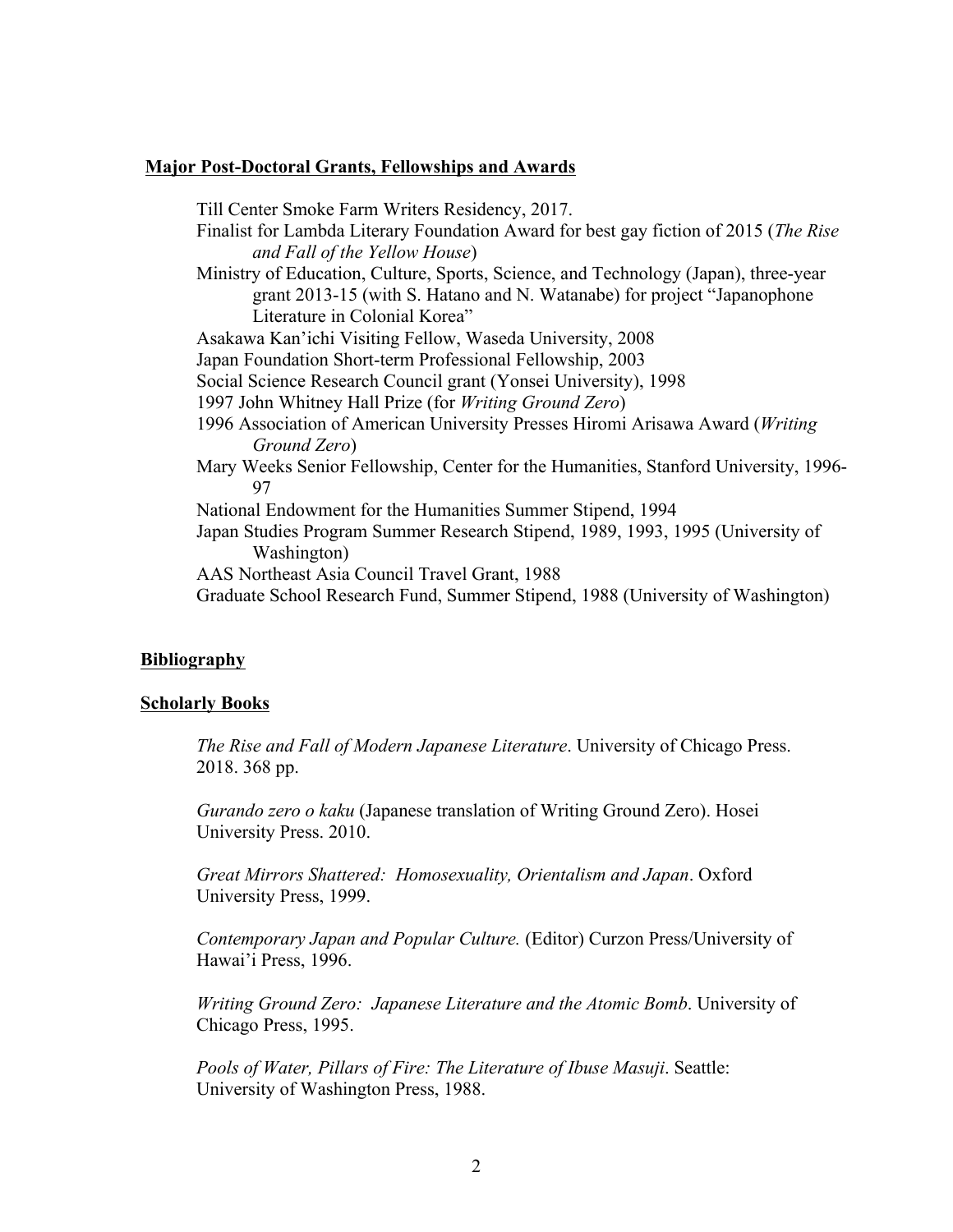## **Scholarly Books in Progress**

*Too Close to the Sun: Korean Writers Under Japanese Rule* (In progress)

## **Fiction**

*The Rise and Fall of the Yellow House.* Big Table Publishing, 2015.

"A Girl For Us." In Raymond Luczak, ed., *ODA: A Queer Disability Anthology.*  Pp. 265-81.

"Bearing Witness." *Out* (November, 2015). P. 46.

"Dissection." *Jonathan* 10 (Autumn 2015). Pp. 54-62.

"Almost." *A&U Magazine* (December 2015). P. 28.

*First Consonants* (In progress)

*The Sixth City of Refuge* (In progress)

## **Poetry**

"Nearly." *Living with HIV/AIDS*, edited by Michael Broder. (Indolent Books, forthcoming)

"Smallpox Came to the Northwest in 1770." *Washington 129*, edited by Tod Marshall. (Spokane: Sage Hill Press, 2017), p. 139.

"AIDS Quilt, Block Number 00169." *The Good Men Project*. https://goodmenproject.com/author/john-whittier-treat/ (November 28, 2016)

## **Articles in Journals with Peer Review**

"Japan Is Interesting: Modern Japanese Literary Studies Today." 40 pp. *Japan Forum*, forthcomin.

"Stuttering in Foreign Languages, or What the Japanese Stammer Teaches Us." 27 pp. *WEBER*, forthcoming.

"Arendt in Asia: Judgment and Responsibility in Nanjing and Hiroshima." *Harvard Journal of Asiatic Studies*, vol. 77, no. 2 (December 2017), pp. 407-435.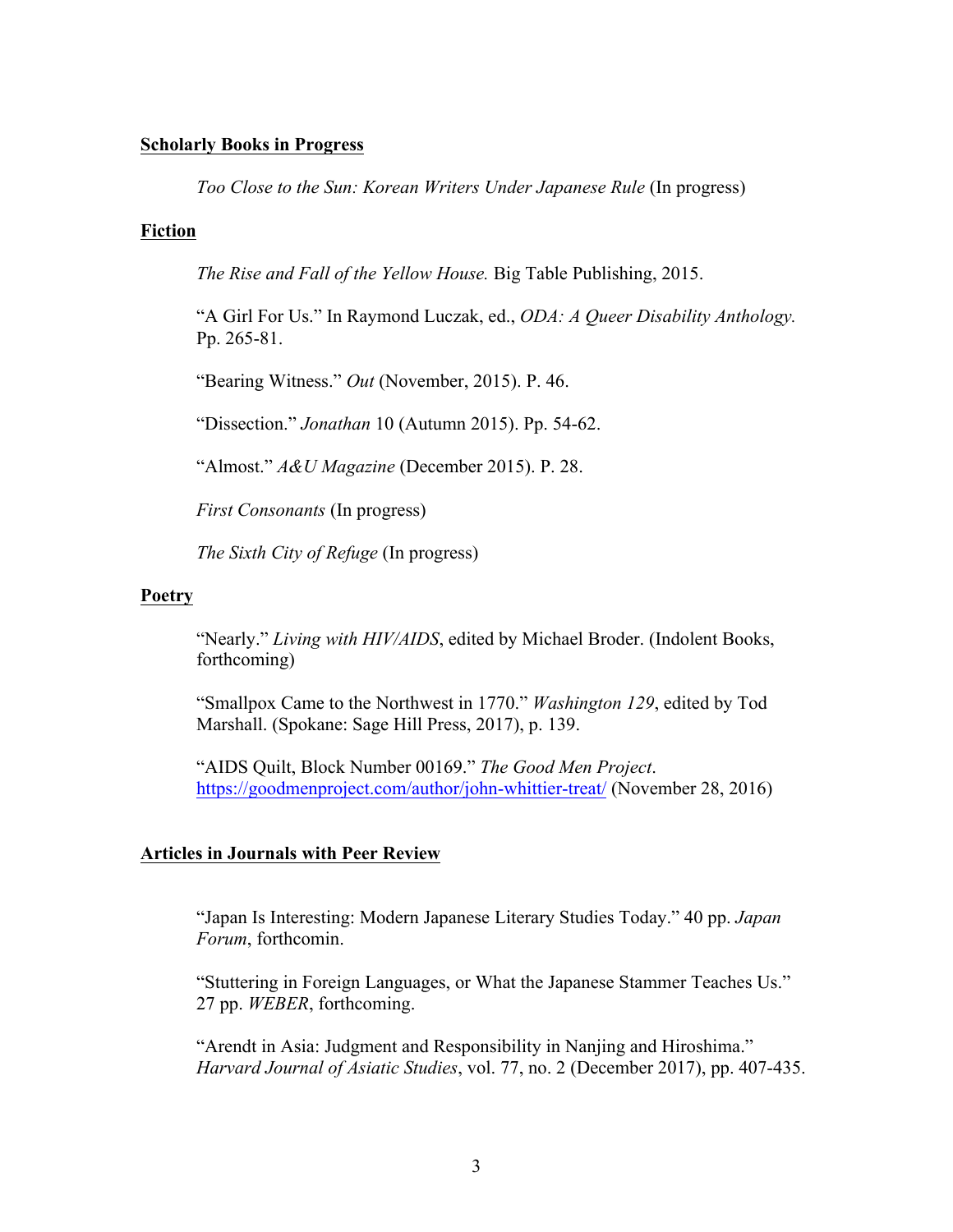"Orientalia, Bibliophilia, Fetish: The Erotics of the Collecting Asia." *Verge: Studies in Global Asia*, vol. 1, no. 2 (Fall 2015), pp. 192-207.

"The Rise and Fall of Homonationalism in Singapore." *positions: asia culture critique*, vol. 23, no 2 (May 2015), pp. 349-66.

"Im Hwa Before and After Japan." *Trans-Humanities*, vol. 8, no. 1 (2015), pp. 5- 25.

"Lisbon to Sendai, New Haven to Fukushima." *Yale Review*, vol. 100, no. 2 (April 2012), pp. 14-29.

"Murakami Haruki and The Cultural Materialism of Multiple Personality." *Japan Forum* vol. 85, no. 1 (February 2013), pp*.* 87-111.

"Choosing to Collaborate: Yi Kwang-su and the Moral Subject in Colonial Korea." *Journal of Asian Studies*, vol. 71, no. 1 (February 2012), pp. 81-102.

"Nanking and Seoul, Baghdad and Kabul: Response to Timothy Brook and Michael Shin." *Journal of Asian Studies*. Vol. 71, no. 1 (February 2012), pp. 121- 25.

"Introduction to Yi Kwang-su's 'Maybe Love' (Ai ka, 1909)." *Azalea: Journal of Korean Literature and Culture*, vol. 4 (2011), pp. 315-27.

"Hiroshima, Ground Zero." *PMLA*, vol. 124, no. 5 (October 2009), pp. 1883-85.

"The Enola Gay on Display: Hiroshima and American Memory*." positions: east asia cultures critique*, vol. 5, no. 3 (Winter, 1997), pp. 863-78.

"Nihon no eizu-panikku to watakushi no nendo kyûka." *Gendai shisô*, vol. 25, no. 6 (June, 1997), pp. 334-69. (Translation of "AIDS Panic in Japan, or How to Have a Sabbatical in an epidemic).

"AIDS Panic in Japan, or How to Have a Sabbatical in an Epidemic." *positions: east asia cultures critique*, vol. 2, no. 3 (Winter, 1995), pp. 629-79.

"The Beheaded Emperor and the Absent Figure in Contemporary Japanese Literature." *PMLA*, vol. 109, no. 1 (January, 1994), pp. 100-15.

"Hiroshima's America." *Boundary* 2, vol. 21, no. 1 (Spring, 1994), pp. 233-53.

"Yoshimoto Banana Writes Home: Shôjo Culture and the Nostalgic Subject." *Journal of Japanese Studies* 2 (Summer, 1993), pp. 353-87.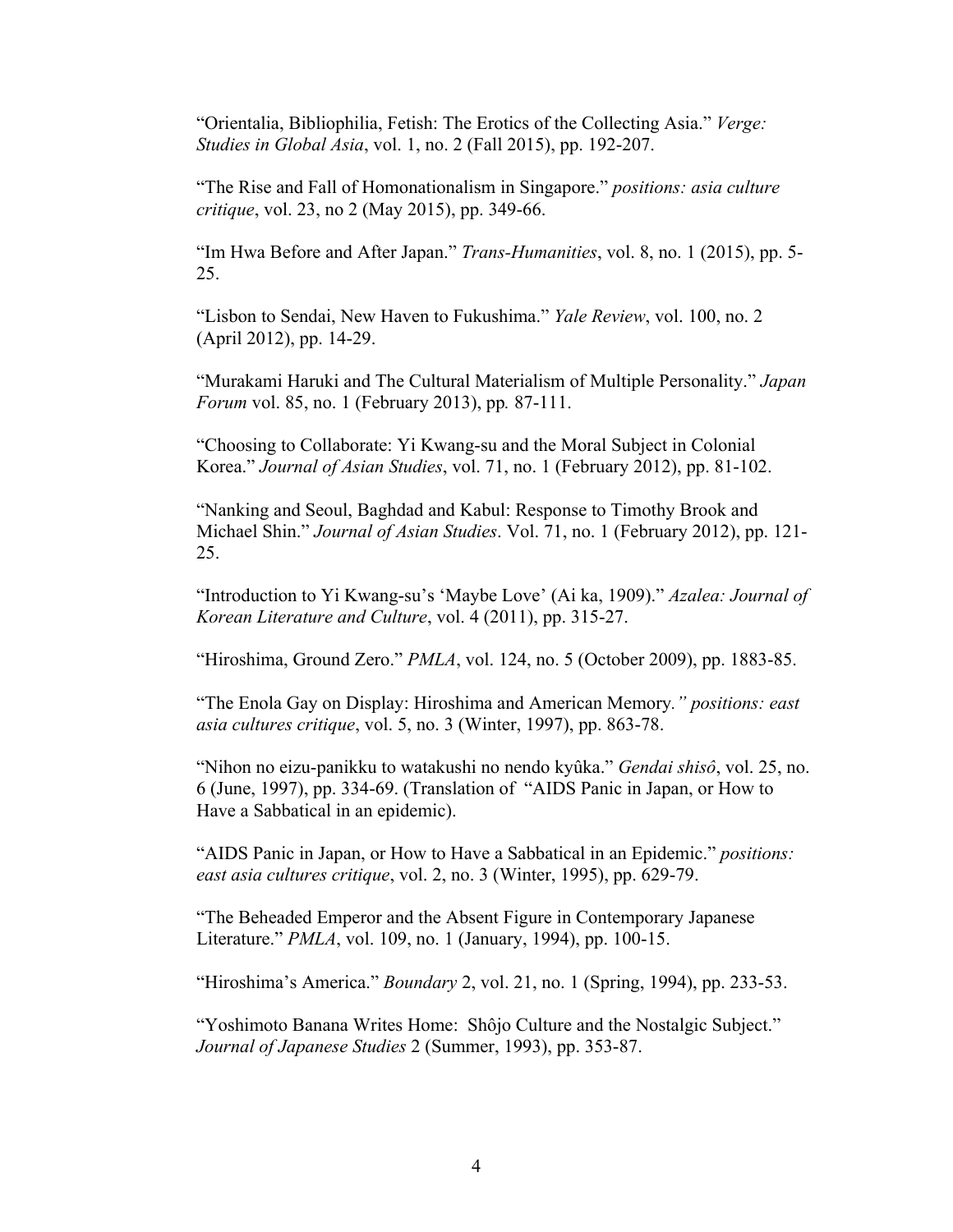"Symposium on Contemporary Japanese Popular Culture: Introduction." *Journal of Japanese Studies*, vol. 19, no. 2 (Summer, 1993), pp. 289-93.

"Hiroshima and the Place of the Narrator." *Journal of Asian Studies*, v. 48, no. 1 (February, 1989), pp. 29-49.

"Atomic Bomb Literature and the Documentary Fallacy." *Journal of Japanese Studies*, v. 14, no. 1 (Winter, 1988), pp. 27-57.

"Hiroshima nôto and Ôe Kenzaburô's Existentialist Other." *Harvard Journal of Asiatic Studies*, v. 47, no. 1 (June, 1987), pp. 97-136.

"Early Hiroshima Poetry." *Journal of the Association of Teachers of Japanese*, v. 20, no. 2 (November, 1986), pp. 209-31.

## **Contributed Chapters to Books**

"Chang Hyðkchu and the Possibility of Space." In *Spaces of Possibility: In, Between, and Beyond Korea and Japan*, edited by Clark Sorensen and Andrea Arai. Seattle: University of Washington Press, 2016. Pp. 255-272.

"Turning to Altman: Same-sex Marriage and the Apparitional Child." In *After Homosexual: The Legacies of Gay Liberation*, edited by Carolyn D'Cruz and Mark Pendleton. Perth: University of Western Australia Press, 2013. Pp. 251-68.

"Chang Hyðkchu and the Short Twentieth Century." In *The Affect of Difference: Representations of Race in Asian Empire*, edited by Dennis Washburn and Christopher Hanscom. Honolulu: University of Hawai'i Press, 2016. Pp. 244-60.

"Kakuhihyô to shite no Hiroshima (Hiroshima as Nuclear Criticism)." In Oda Makoto, *Hiroshima.* Tokyo: Kôdansha, 1997. Pp. 440-47.

"Ibuse Masuji and the Material of History." In *Essays in Honor of Edwin McClellan,* edited by Alan Tansman and Dennis Washburn. University of Michigan Press, 1997. Pp. 261-82.

"Hayashi Kyōko, Nagasaki and the Gender of Atrocity." In *The Woman's Hand: Gender and Theory in Japanese Women's Writing*, edited by Paul Schalow and Janet Walker. Stanford University Press, 1996. Pp. 317-49.

"America's Hiroshima, Hiroshima's America." With Peter Schwenger. In *Asia/Pacific as Space of Cultural Production*, edited by Rob Wilson and Arif Dirlik. Duke University Press, 1995. Pp. 324-44.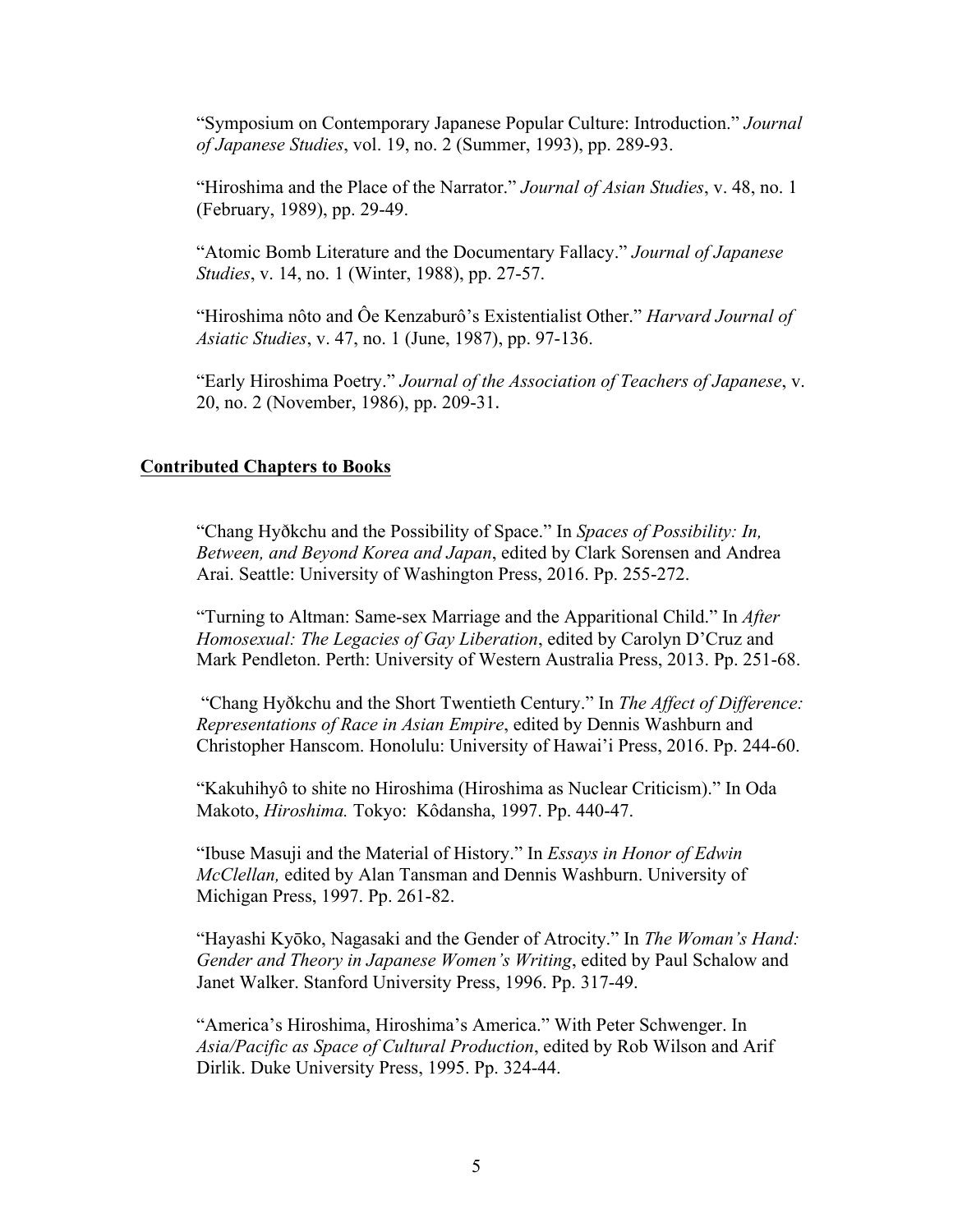"Yoshimoto Banana's *Kitchen* and Japanese Consumerism." In *Women, Media and Consumption in Japan,* edited by Brian Moeran and Lise Skov. Curzon Press/ University of Hawaii Press, 1995. Pp. 274-98.

*"The Woman in the Dunes."* In *Masterpieces of Asian Literature in Comparative Perspective,* edited by Barbara Stoler Miller. Armonk, N.Y.: M.E. Sharpe, 1994. Pp. 457-69.

"Kindaika no naka no Nihon bungaku (Japanese Literature and Modernization)." In *Proceedings of the 16th International Conference on Japanese Literature in Japan.* Tokyo: National Institute of Japanese Literature, 1993. Pp. 157-214.

"Ibuse, Masuji." In *World Authors 1980-85*, edited by Vineta Colby. New York: H.W. Wilson Company, 1991. Pp. 446-49.

*"Tomonotsu chakaiki* to Ibuse no rekishi-kan (*An Account of the Tea parties at Tomonotsu* and Ibuse's Historical Consciousness)." In *Ibuse Masuji kenkyû,*  edited by Hasegawa Izumi and Kin'ya Tsuruta. Tokyo: Meiji Shoin, 1990. Pp. 221-45.

"Japan." In *The International Annotated Bibliography of Literary Theory: 1984- 85,* edited by Jeffrey M. Peck. Baltimore: The Johns Hopkins University Press, 1988. Pp. 120-29.

"Gendai bungaku hihyô ni yotte 'bungakushi' o kangaenaosu (Recent Theory and Literary History)." In *Proceedings of the Tenth International Conference on Japanese Literature in Japan.* Tokyo: National Institute of Japanese Literature, 1987. Pp. 102-11.

"Kuchisuke's Valley (translation of Ibuse Masuji, "Kuchisuke no iru tanima"). In *The Shôwa Anthology, Vol. I,* edited by Van C. Gessel and Tomine Matsumoto. Tokyo: Kodansha International, 1985. Pp. 1-22.

"Ibuse Masuji no bungaku no nikki (Diaries in the Literature of Ibuse Masuji)." In *Proceedings of the Fourth International Conference on Japanese Literature in Japan.* Tokyo: National Institute of Japanese Literature, 1981. Pp. 24-33.

"Kaigai ni okeru Ibuse bungaku no juyô to hyôka (The Reception and Reputation of Ibuse Abroad)." In *Ibuse Masuji,* edited by the Gendai Kokugo Henshû Iinkai. Tokyo: Tôkyô Shoseki. 1980. Pp. 109-22.

#### **Selected Book Reviews**

"*Bachelor Japanists: Japanese Aesthetics and Western Masculinities.*" *Journal of Japanese Studies*, vol. 14, no. 1 (Winter 2018), pp. 130-133.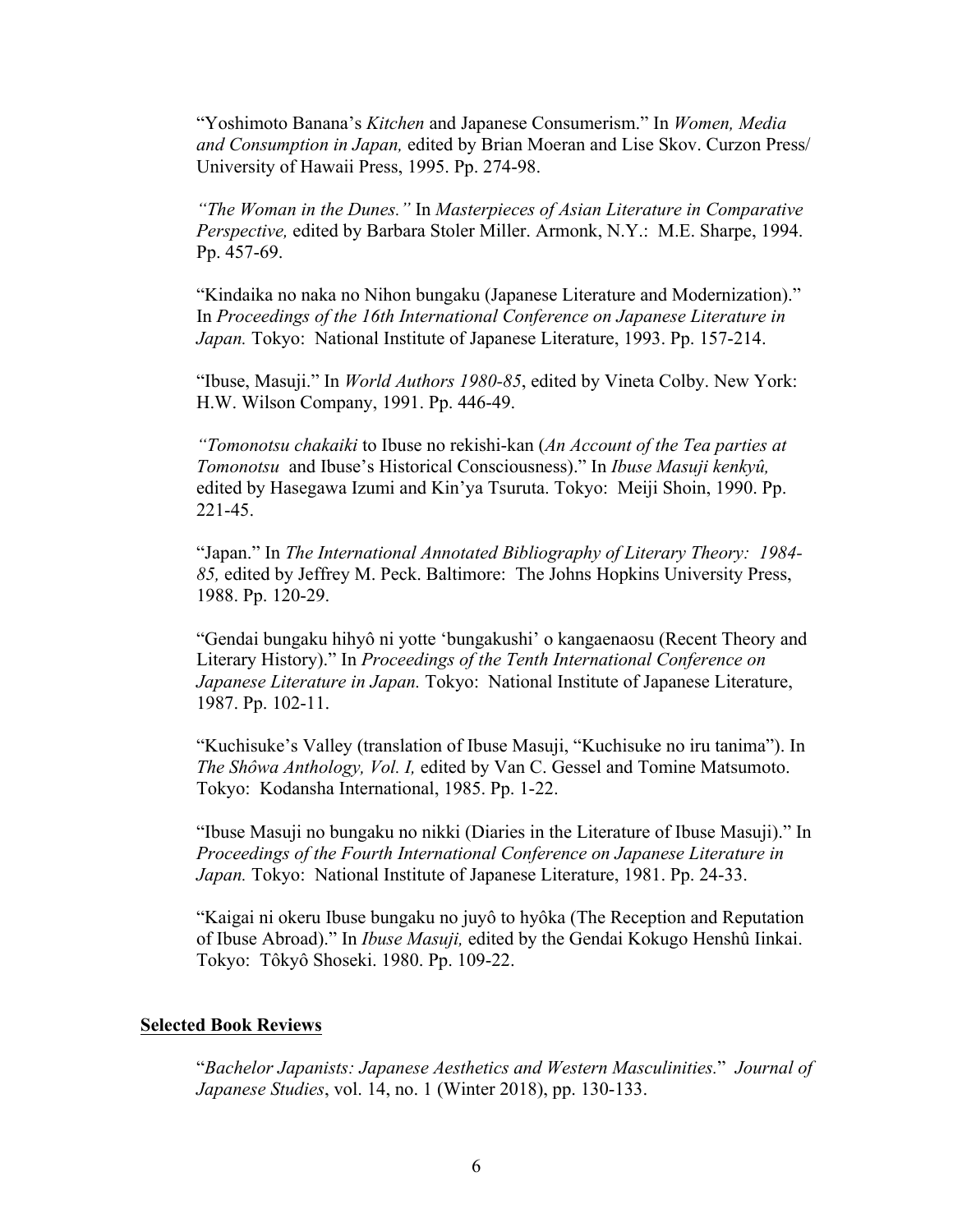"*When the Future Disappears: The Modernist Imagination in Late Colonial Korea*." *Journal of Korean Studies*, vol. 21, no. 2 (Autumn 2016), pp. 531-534.

*"In Transit: The Formation of the Colonial East Asian Cultural Sphere.*" *Monumenta Nipponica*, Vol. 70, no. 2 (2015), pp. 341-44.

"What to Serve with Tea." *Times Literary Supplement* (January 9, 2015), p. 18.

"*Brown Boys and Rice Queens: Spellbinding Performance in the Asias.*" *Journal of Asian Studies*, vol. 74, no. 1 (February 2015), pp. 178-80.

"*Assimilating Seoul: Japanese Rule and the Politics of Public Space in Colonial Korea, 1910-1945.*" *Korea Journal* 5 pp. (in press)

"*The End of the Homosexual?*" *QED*, vol. 2, no. 1 (Spring 2015), pp. 151-53.

"*Two-Time Modernity: Homosocial Narrative in Modern Japanese Fiction.*" *Journal of Japanese Studies. Journal of Japanese Studies*, vol. 40, no. 1 (Winter 2014), pp. 190-94.

*"Western Queers in China: Flight to the Land of Oz." Journal of Asian Studies*, vol. 72, no. 2 (May 2013), pp. 433-34.

*"Cold War Contestations: Literary-Visual Culture in South Korea." Journal of Korean Studies*, vol. 18, no. 1 (Spring 2013), pp. 163-66.

*"Empire of Texts in Motion: Chinese, Korean and Taiwanese Transculturations of Japanese Literature." Journal of Korean Studies*, vol 18, no. 1 (Spring 2013), pp. 154-58.

*"Into the Light: An Anthology of Literature by Koreans in Japan.*" *Pacific Affairs*, vol. 85, no. 1 (March, 2012), pp. 214-16.

*"Japan's Cold War: Media, Literature, and the Law." American Historical Review*, vol. 115, no. 4 (October 2010), pp. 1131-32.

*"The Novels of Ōe Kenzaburō." Journal of Japanese Studies*, vol. 36, no. 2 (Summer, 2010), pp. 351-55.

*"ASIAPACIFIQUEER: Rethinking Genders and Sexualities." Pacific Affairs*, vol. 82, no. 4 (Winter 2009/2010), pp. 695-97.

"*Nightwork: Sexuality, Pleasure and Corporate Masculinity in a Tokyo Hostess Club." Men and Masculinities,* vol. 1, no. 1 (July, 1998), pp. 110-11.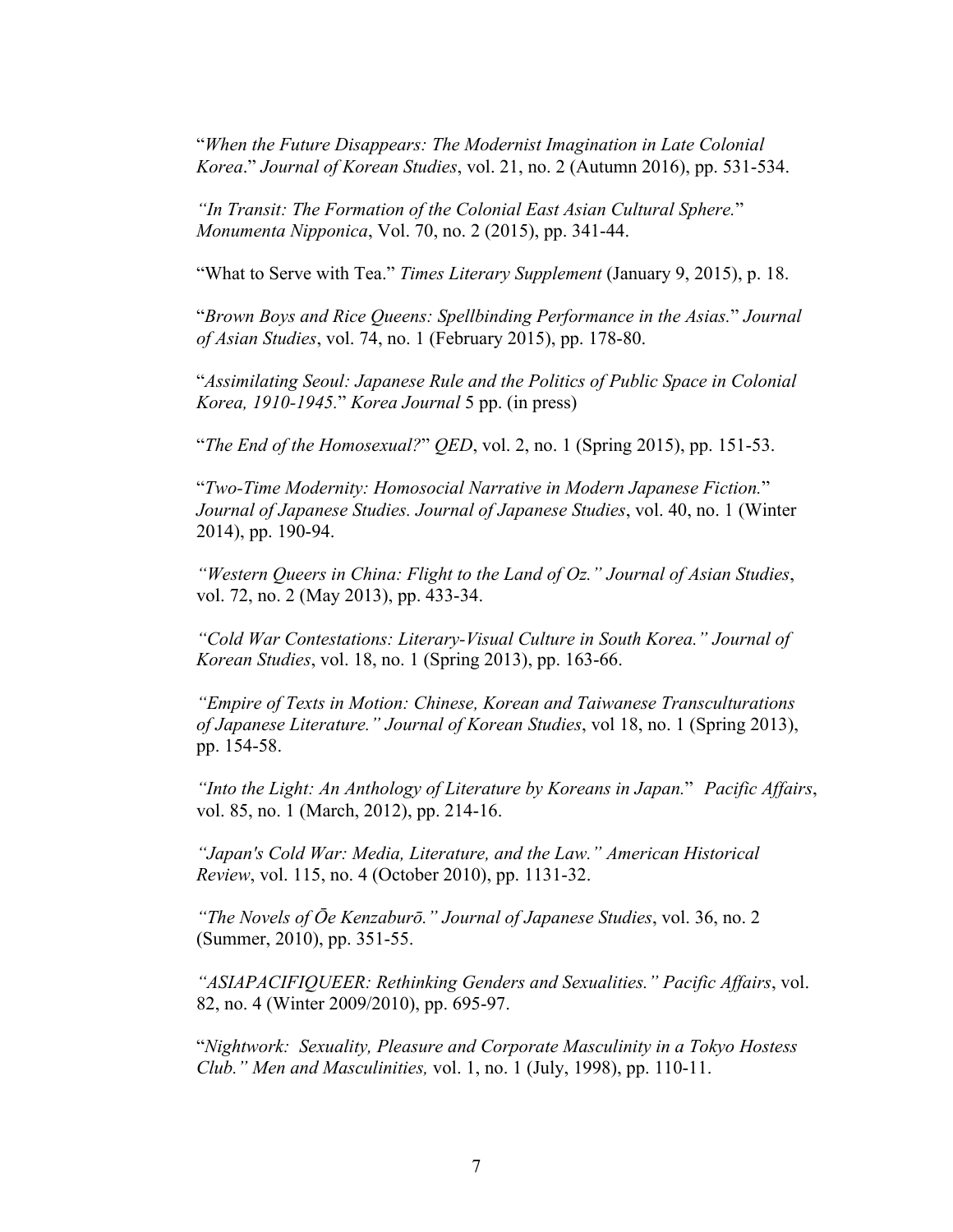*"San'ya Blues: Laboring Life in Contemporary Tokyo." TLS* (June 27, 1997), p. 10.

*"The Origins of Modern Japanese Literature." Journal of Japanese Studies*  (Summer, 1995). Pp. 440-47.

*"Re-Made in Japan: Everyday Life and Consumer Taste in a Changing Society." Journal of Japanese Studies* (Winter, 1994). Pp. 212-17.

*"The Empire of Signs: Foundations of Semiotics." Journal of Japanese Studies,*  vol. 18, no. 2 (Summer, 1992). Pp. 636-44.

"*World Literature Today's* Special Issue on Modern Japanese Literature." *Monumenta Nipponica* (Spring, 1992). Pp. 109-12.

*"Waves: Two Short Novels." Journal of Asian Studies,* v. 46, no. 3 (August, 1987). Pp. 660-61.

## **Invited Lectures**

#### 2018

"'We Have Your Test Results': Abjection and Sexual Citizenship in Japan." Keynote address, Canadian Association of Japanese Studies Annual Meeting. Edmonton, Canada; also Dusseldorf, Germany, and Kyushu University, Fukuoka, Japan.

"The Rise and Fall of Modern Japanese Literature." The International Research Center for Japanese Studies (Nichibunken), Kyoto.

### 2017

"Stuttering in Foreign Languages: What the Japanese Stammer Teaches Us." Keynote address, Rocky Mountain MLA Annual Meeting. Spokane, WA.

"The Rise and Fall of Modern Japanese Literature: The Fall." University of Cambridge, Cambridge, U.K.; also, The School of African and Oriental Studies, London, U.K.

"Yi Sang's Queer Time in Colonial Korea." University of Sheffield, Sheffield, U.K.; also, The School of Asian and African Studies, London, U.K.

2016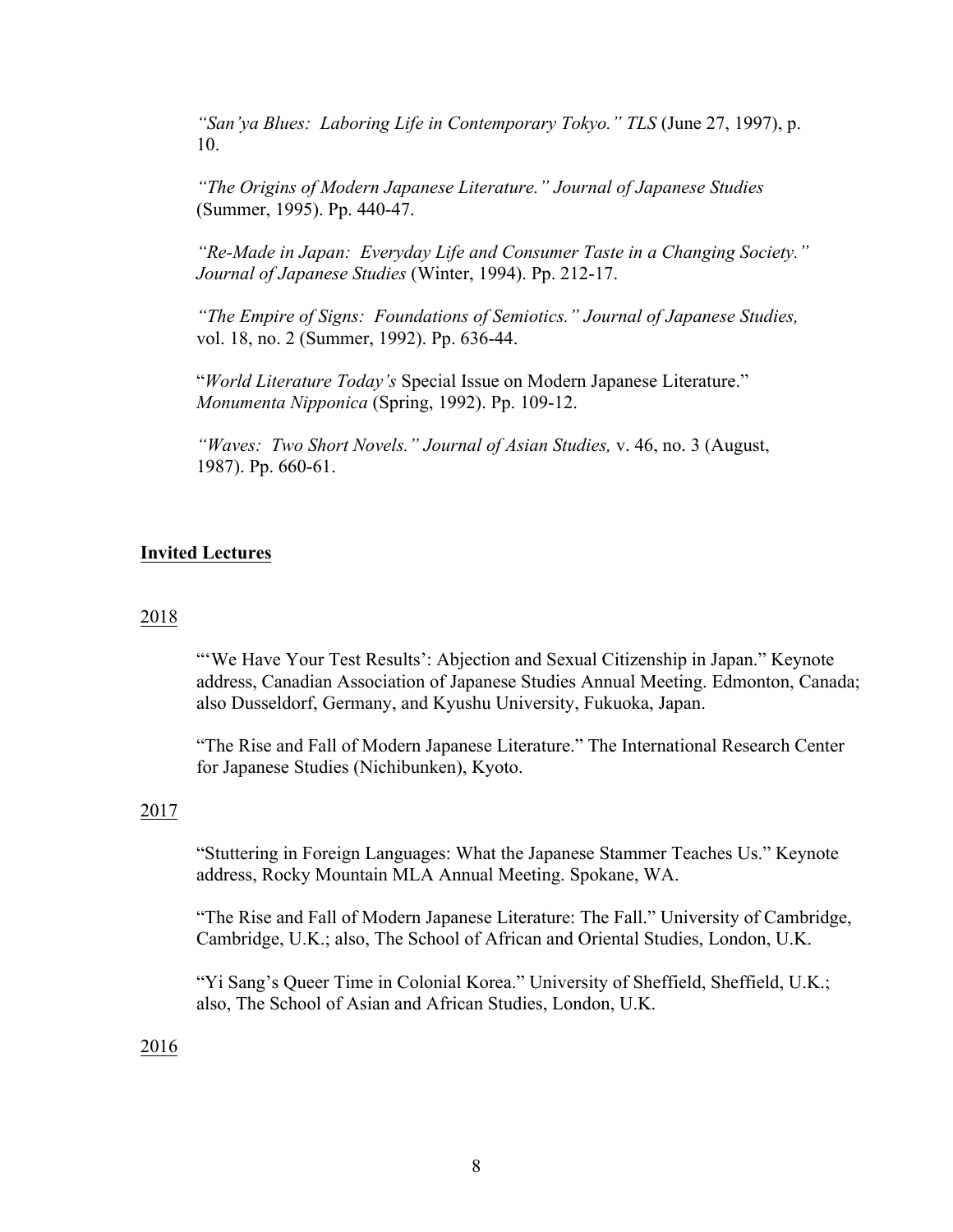"Arendt in Asia: Responsibility and Judgment in Nanking and Hiroshima." Duke University, Durham, NC.

# 2015

"*The Rise and Fall of the Yellow House*." Lewis and Clark College, Portland OR.

"Yi Sang's Queer Career and His Story 'Wings' (Nalgae)." Ewha Womans University, Seoul, Korea.

# 2014

"Yi Sang's Queer Career and the Odd Rhetoric of Empire." University of California-San Diego.

"Im Hwa Before and After Japan." Ewha Womans University, Seoul, Korea.

"Arendt in Asia: Responsibility and Judgment After Nanking and Hiroshima." New York University. Also delivered at the University of Oslo, Norway, and the Free University, Berlin.

"Midori's Choice: Higuchi Ichiyo's *Child's Play* and the Logic of Capitalism." University of Oslo, Norway.

"Chang Hyŏkchu and the Twentieth Century." University of Oslo, Norway.

# 2013

"Murakami Haruki." Kyung Hee University. Seoul, South Korea. Wuhan University, Wuhan, China.

"Between Korea and Japan: Chang Hyŏkchu" (in Japanese). Japanophone Literature in Colonial Korea Project. Tokyo, Japan.

"Nuclear Power Before Nuclear War: One American's Research History" (in Japanese). Waseda University, Tokyo, Japan.

"Choosing to Collaborate: Yi Kwang-su's Moral Subject" (in Japanese). Musashi University. Tokyo, Japan.

"The Erotics of the Collection." Pennsylvania State University.

"Chang Hyŏkchu and the Twentieth Century." Nam Center for Korean Studies, University of Michigan. Ann Arbor, MI.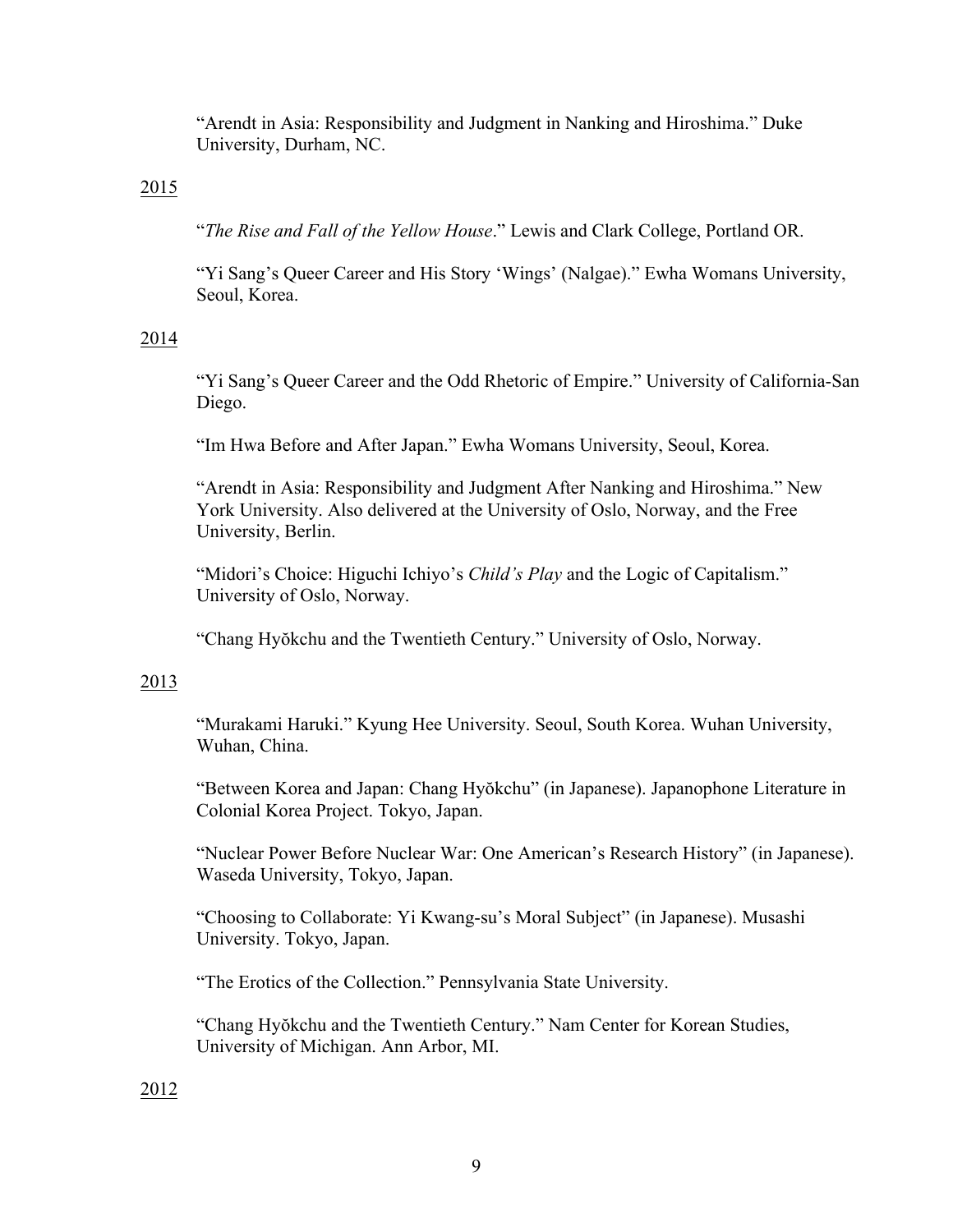"The Homoerotic Origins of Modern Korean Fiction." Australia National University. Canberra, Australia.

"When Chang *seonsaengnim* Became Noguchi *sensei*: Adapting a Life for Literature in the Twentieth Century." Kanagawa University. Yokohama, Japan. Ewha Women's University. Seoul, South Korea.

"The Past, Present and Future of Korean Studies at Yale." Kyung Hee University. Seoul, South Korea.

# 2011

"Yi Kwang-su's Early Work". Kyung Hee University. Seoul, Republic of Korea.

"*Shinjuku Boys* and Queer Tokyo Today." City College of New York.

"Crisis and Opportunity in North American Korean Literary Studies." International Communication Foundation. Seoul, Republic of Korea.

"The Homosocial Origins of Modern Korean Literature." University of Connecticut. Storrs, CT.

### 2010

"The Gray Zone in Korea and Japan." Primo Levi Center. New York.

"I'm of Two Minds About It: MPD and Contemporary Japanese Literature." Sophia University. Tokyo, Japan. Also delivered at Meiji Gakuin University.

### 2009

"Choosing to Collaborate: The Moral Subject in Colonial Korea." Center for Korean Studies, University of Toronto.

"Hoshino Tomoyuki and the End of Modern Japanese Literature." Middlebury College. Also delivered at Seoul National University, Republic of Korea.

#### 2008

"Moral Choice under Japanese Imperialism" (In Japanese). Waseda University, Tokyo.

"The Past, Present and Future of Korean Studies at Yale." Seoul National University.

"The Moral Subject under Japanese Colonialism." Institute for Advanced Study, University of Minnesota, Minneapolis.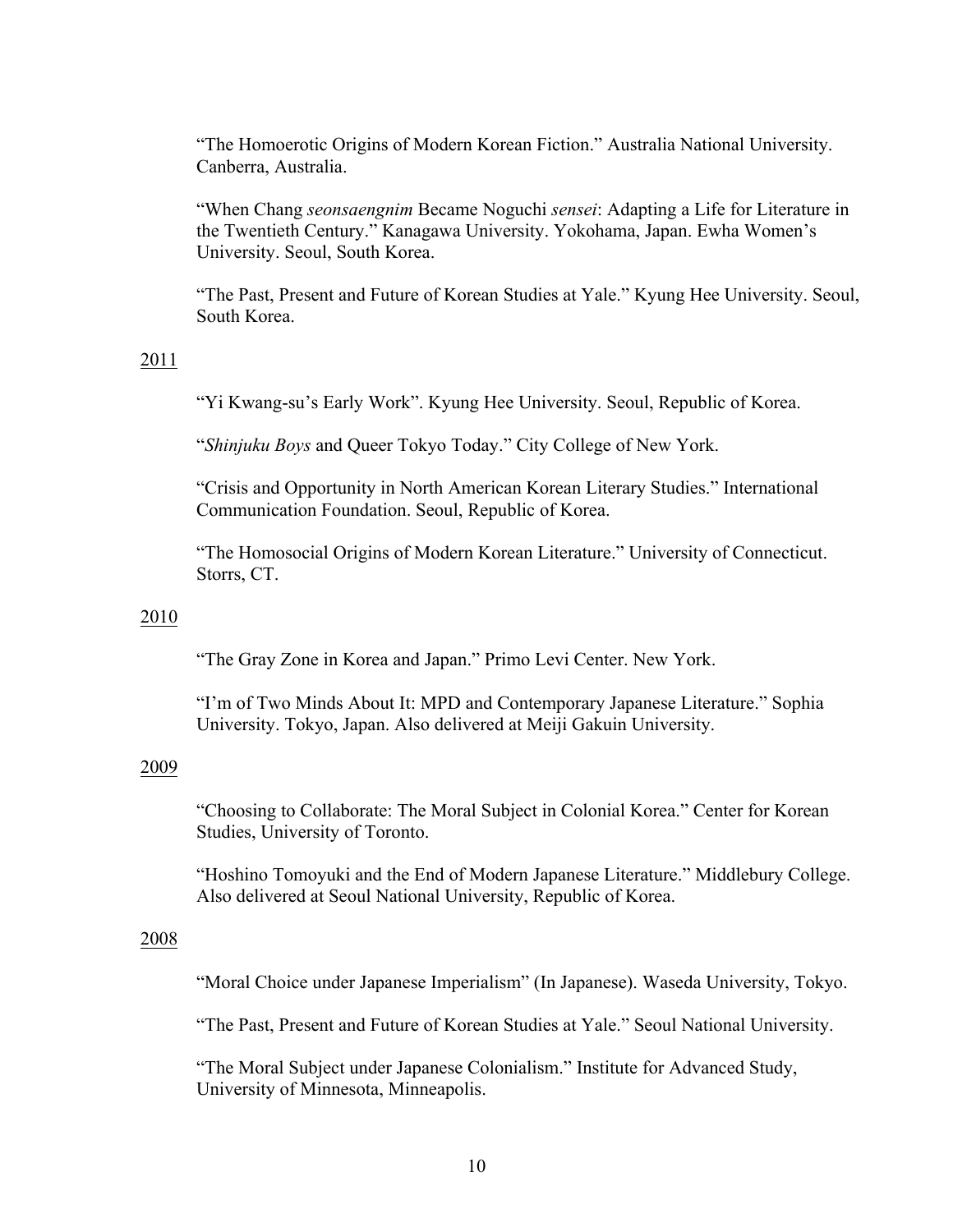"Ethical Choice and Korean Collaboration under Japanese Rule." The German Institute for Japanese Studies (DIJ), Tokyo. Also delivered at the University of Tokyo Center for Philosophy.

"Schizophrenia in Contemporary Japanese Fiction." University of Sydney. Also delivered at International Christian University, Tokyo.

"Collaboration and Colonial Modernity: Jang Hyeokju's *Poem in a Storm*." (In Japanese) Keynote address at "Literature in China, Manchuria and Taiwan under Japanese Imperialism" conference, Aichi University, Nagoya, Japan.

## 2007

"Graffiti, the Student Movement, and Radical Politics in 1960s Japan." Stanford Humanities Center, Stanford University.

### 2006

"The Moral Subject under Japanese Imperialism." Harvard University, Cambridge. Also delivered at the University of New South Wales, Sydney, Australia.

#### 2005

"Multiple Personality Disorder in Modern Japanese Literature." UCLA, Los Angeles. Also delivered at the University of California, Santa Barbara.

"Literary Collaboration in Modern East Asia." Peking University, Beijing.

"Japanese Writers and the Second World War: Sixty Years On." Middlebury College.

"1985: Japanese Literature and the Global Flow of Capital, Commodities, Technology and People." Arizona State University, Tempe.

"Comparative Modernisms: Korea and Japan." Tsinghua University, Beijing.

"Hiroshima After Hiroshima." Wesleyan University.

### 2004

"Too Close to the Sun: Korean Writers Under Japanese Rule." Donald Keene Center, Columbia University. Also delivered at Tsinghua University, Beijing, and the University of South California, Los Angeles.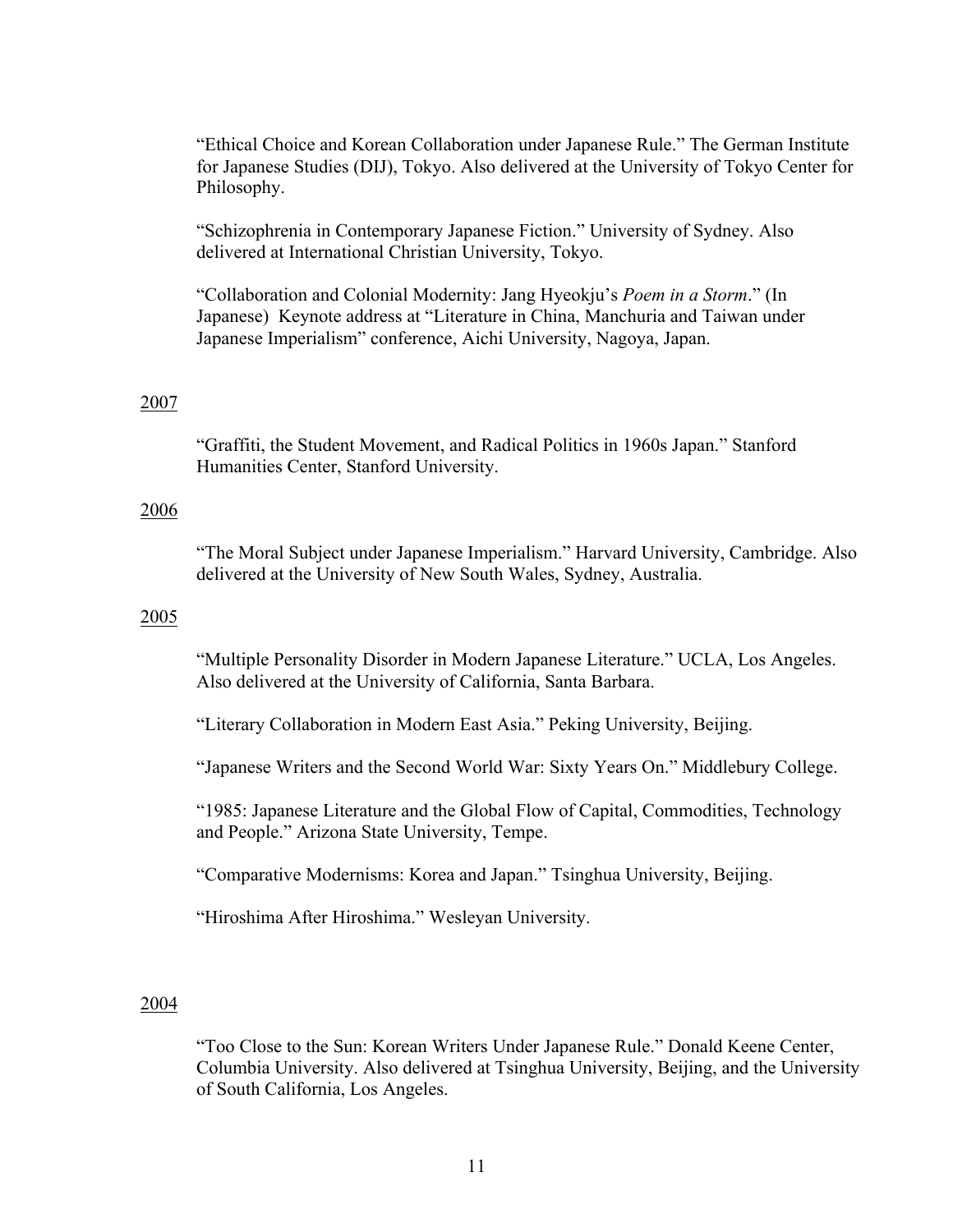"Colonial Seoul in Japanese and Korean Fiction." Keynote address, Annual Meeting of the Association for Japanese Literary Studies. Seattle, WA.

"National and Gender Identity in Contemporary Japanese Fiction." Stanford University.

"Narcissus in Taisho: The Japanese I-Novel." University of Auckland, New Zealand.

"Violence in Kuroda Akira's *Made in Japan*." Harvard University.

# 2003

"Recent Nuclear Fiction in Japan" Michigan Japan Study Center, Otsu, Japan.

"Japanese Literature Today." University of Washington Japan Outreach Seminar, Seattle.

## 2002

"Japanese A-Bomb Writing Today." Northwestern University, Chicago.

"Collaboration and Modernity: The Case of Korea." Dartmouth College.

## 2001

"Close to the Sun: Korean Writers and Japanese Collaboration." Keynote address, Nordic Association of Korean and Japanese Studies, Oslo. Also delivered at the Triangle East Asia Colloquium, Duke University.

"Narcissus in Taisho: Japanese Painting and Literature in Early Twentieth-century Japan." University of Texas, Austin.

"The Creolization of Japanese Culture in the Occupation Period." Deutsches Institut fur Japanstudien, Tokyo. Also delivered at the University of Washington and Harvard University.

"The Censorship of A-Bomb Literature During the U.S. Occupation." University of Colorado, Boulder.

## 2000

"Kim Munjib, The Worst Writer in Japan." Wesleyan University. Also delivered at Amherst College, Amherst.

"Cosmopolitan Colonialism." Alan Wolfe Memorial Lecture, University of Oregon, Eugene.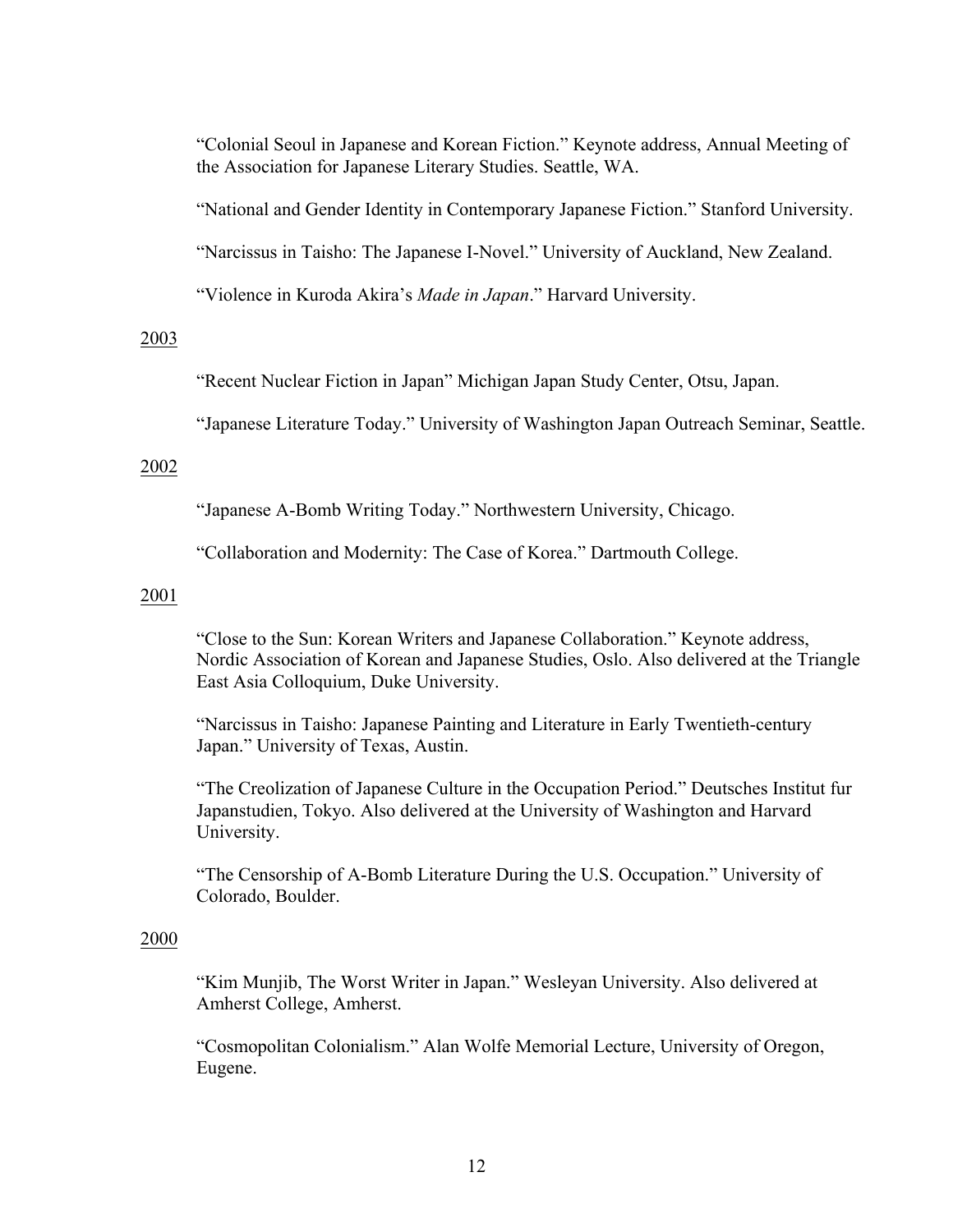"Virtue and the Origins of Modern Japanese Fiction." Reischauer Institute Fellows Annual Talk, Harvard University.

## 1999

"Yi Sang and the Seoul *Bundan* of 1936." Stanford University.

"Taisho Narcissism." Stanford University.

# 1998

"Narcissus in Taisho: The Japanese I-Novel and Self-Portraiture." Yale University. Also delivered at Stanford University, University of Washington, Harvard University and Pennsylvania State University.

"Originality and the 1960s Japanese Avant-Garde." National Taiwan University, Taipei.

# 1997

"Japanese Manga in America." Woodrow Wilson Center, Washington, D.C.

"The Study of Japanese Popular Culture in the West." University of Kentucky.

"How Dirty Was Dirty Dick? Orientalism and Object Choice." Stanford University. Also delivered to the New York chapter of the Yale Gay and Lesbian Alumni Association.

"Sexuality in Modern Japanese Literature." Stanford University.

"The *Enola Gay* on Display: Hiroshima and American Memory." Stanford University.

# 1996

"*The Warsaw Diary* and *Summer Flowers*: Survivor Narratives from Poland and Japan." Oberlin College, Oberlin. Also delivered at Amherst College, Amherst.

"Teaching Abe Kobo Today." Columbia University, New York.

"Japanese Studies Versus Cultural Studies." Duke University, Durham.

"*Writing Ground Zero* and Comparative Studies." Simpson Center for the Humanities, University of Washington, Seattle.

"Japanese Literary Theories After Hiroshima." Stanford University, Stanford.

1995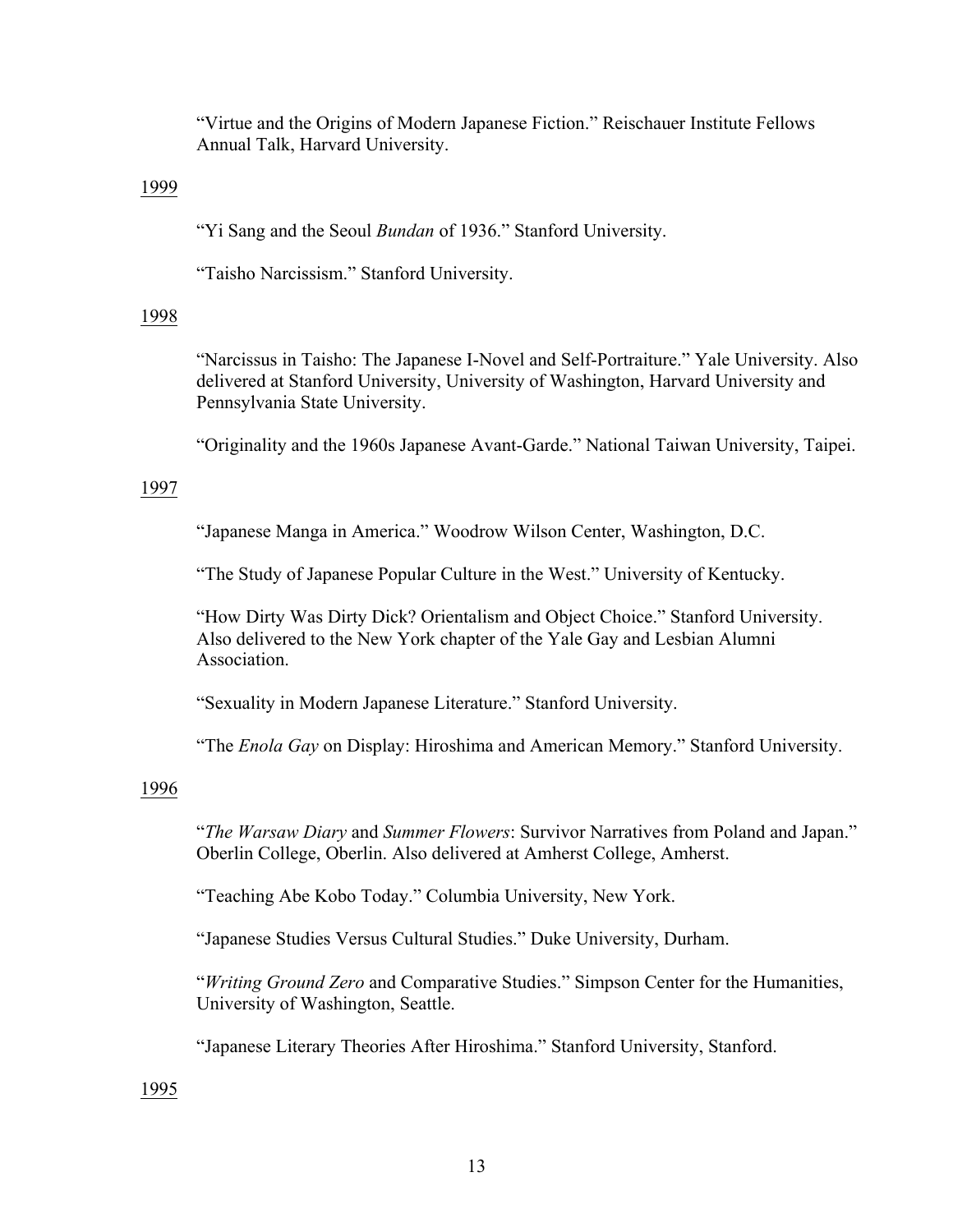"Yoshimoto Banana, or the Cultural Logic of Late Capitalism." University of Texas, Austin.

"Japanese Literature and the Challenge of Writing After Hiroshima." The Japan Society, New York. Also delivered at the University of Oregon, Eugene.

"The Second World War and the Rhetoric of Remembrance." University of Oslo, Oslo.

"Imagining Hiroshima and the American Memory." University of Michigan, Ann Arbor. Also delivered at Case Western Reserve University, Cleveland; Georgetown University, Washington D.C.; Columbia University, New York; University of Washington, Seattle.

#### 1994

"Writing After Hiroshima." University of Texas, Austin. Also delivered at Dartmouth College, Hanover.

#### 1993

"Hiroshima, Nagasaki and Japanese Literature Today." Yale University.

"Hayashi Kyoko, Nagasaki, and the Gender of Atrocity." Rutgers University, New **Brunswick** 

"Bird-Chasing Omatsu and Rethinking Japanese Literary History." Pomona College, Claremont.

"Yoshimoto Banana, or the Cultural Logic of *Kitchen*." University of Hong Kong.

## 1992

"What is Korean about Korean Literature?" Center for Korean Studies, University of California, Berkeley.

#### 1991

"The Symbolic Emperor Versus the Literal Text." University of Pennsylvania, Philadelphia. Also delivered at the University of California, Berkeley, and Harvard University.

"Yoshimoto Banana Writes Home: Popular Literature and the Unpopular Family." Center for Japanese Studies, University of California, Berkeley.

1990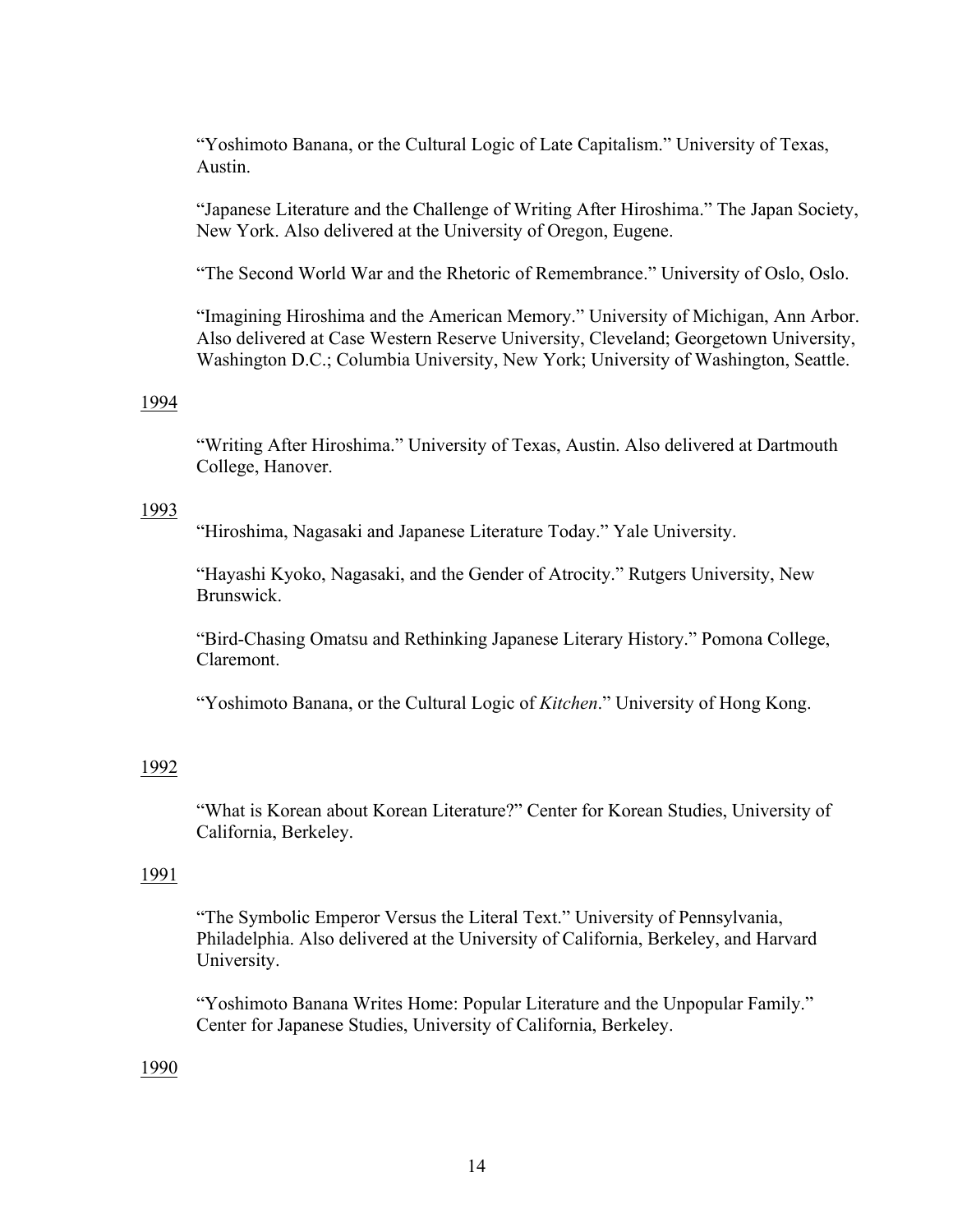"When Words Collide." Keynote address, University of Washington Department of Comparative Literature Annual Graduate Student Conference, Seattle.

"Fabulous Referents: Nuclear Criticism and What Hiroshima Signifies." University of California, Irvine.

## 1988

"Atomic Bomb Literature in Japan." University of Hawai'i, Manoa.

### 1986

"Designing a Japanese Language Curriculum." Universitaet Duisberg, Duisberg.

#### 1985

"Illness in *Genji* and *The Makioka Sisters*." University of Washington, Seattle.

"Modern Japanese Literature and the Invention of Individual." University of Washington, Seattle.

# 1984

"Japanese Writers and the Second World War." South Seattle Community College.

# 1982

"Natsume Soseki and the Making of *Kokoro*." Yale University.

"Ibuse Masuji's *Black Rain*." University of California, Berkeley. Also delivered at Amherst College, Amherst, and the University of Washington, Seattle.

### Examples of University Service at Yale

Chairman, LGBT Studies Committee (2010-12) Department chair, East Asian Languages and Literatures (2003-08, 2009-10) Women's, Gender and Sexuality Studies Executive Council (2010- ) Yale-PKU Advisory Committee (2009-) Provost's Advisory Committee on the Humanities (2001-03) Senior Appointments Committee (2001-03) Fund for Lesbian and Gay Studies Steering Committee (2000-02) LGBT Studies Faculty Committee (2007-08) Executive Committee, Council on East Asian Studies (2001-02) Chair, Light Fellowship Committee (2000-01) Director of Graduate Studies, East Asian Languages and Literatures (2001-03, 2010- )